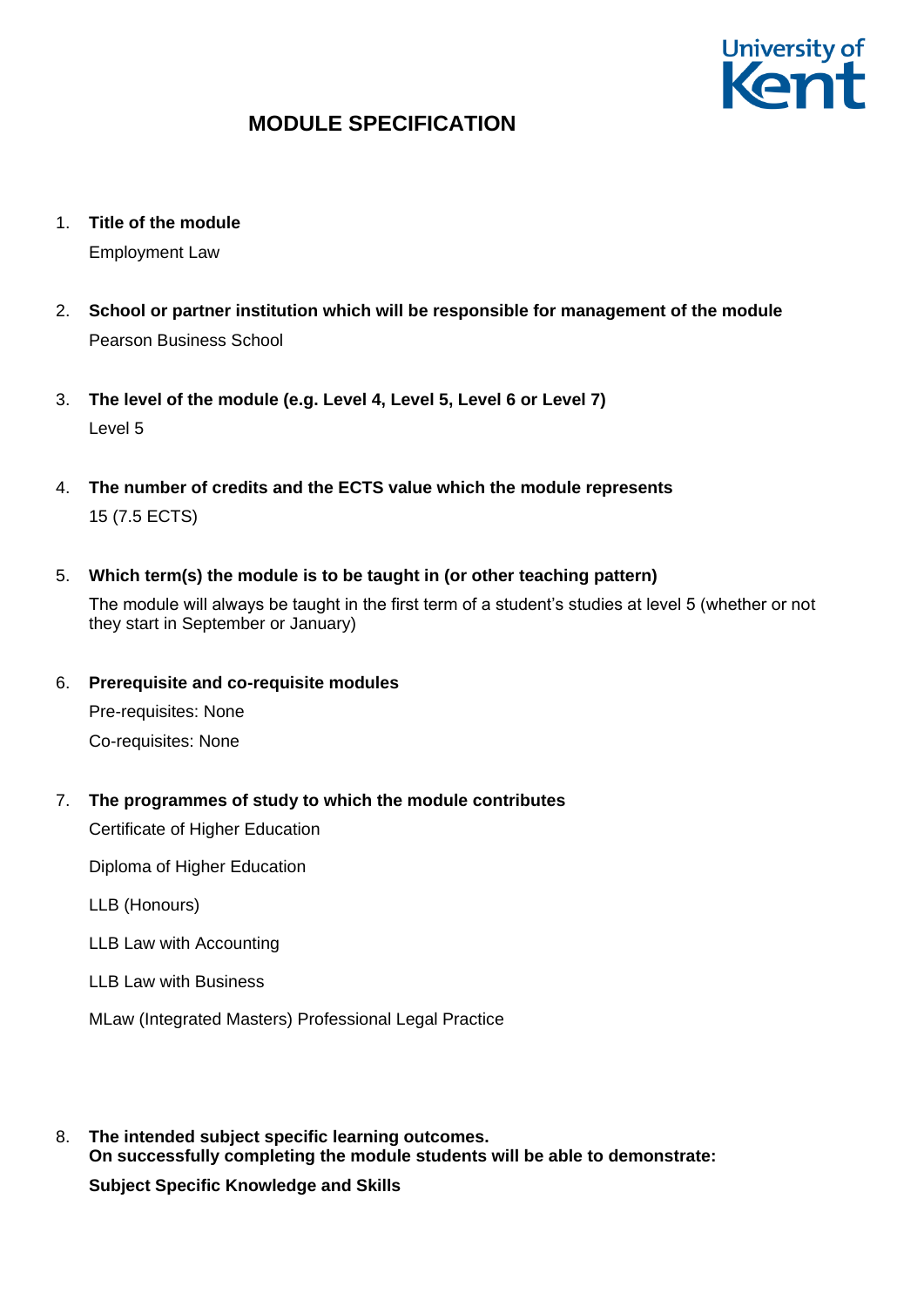

- 1. A knowledge and critical understanding of the evolving principles and rules of Employment Law, including: the existing law which underpins the relationship between employers and workers; the protection afforded to workers against unfair and unlawful treatment - together with the principles and concepts which underpin the law on discrimination in the workplace; and an appreciation of the commercial risks inherent in failing to adhere to Employment Law.
- 2. An ability to apply underlying concepts, principles, rules and regulations within EL Law to complex practical legal problems of the kind they might encounter in practice.
- 3. An ability to devise and sustain arguments based on appropriate and reflective use of the main modes of enquiry found in Employment Law, and critically analyse the information thereby collected, with a view to proposing informed and reasoned solutions accordingly.
- 4. An ability to use employment law terminology correctly and utilise accepted methods of referencing and citation.

### **9. The intended generic learning outcomes**

- 1. An ability to use the English language accurately and reliably.
- 2. An ability to effectively communicate information, arguments and analysis to specialist and nonspecialist audiences.

### **10. A synopsis of the curriculum**

The aim of this module is to give students a practical introduction to Employment Law. It aims to provide students with a sound understanding of the legal provisions governing the employment relationship between employers and workers. In addition, it aims to enable students to develop an insight into current issues and possible future developments in employment law, with a view to advising a business on how to avoid any associated legal difficulties. This module is intended to give students a thorough overview of the law in this important area. The core skills which will be developed on this module, including analysis and problem solving skills, are intended to prepare students to operate effectively in the commercial world. By the end of the module, students should have a solid grounding in the essential principles of Employment Law and a clear appreciation of how to apply these to practical business situations.

### **Outline Syllabus**

In the course of studying this module, students will cover the following key areas:

1. The nature of the employment relationship – including the different types of employment status and application of the various tests to determine whether someone is an employee.

- 2. The contract of employment.
- 3. Express and implied terms commonly found within employment contracts.
- 4. Termination of employment at common law.

5. Wrongful dismissal – understanding and applying the common law and statutory frameworks which provide protection from wrongful dismissal.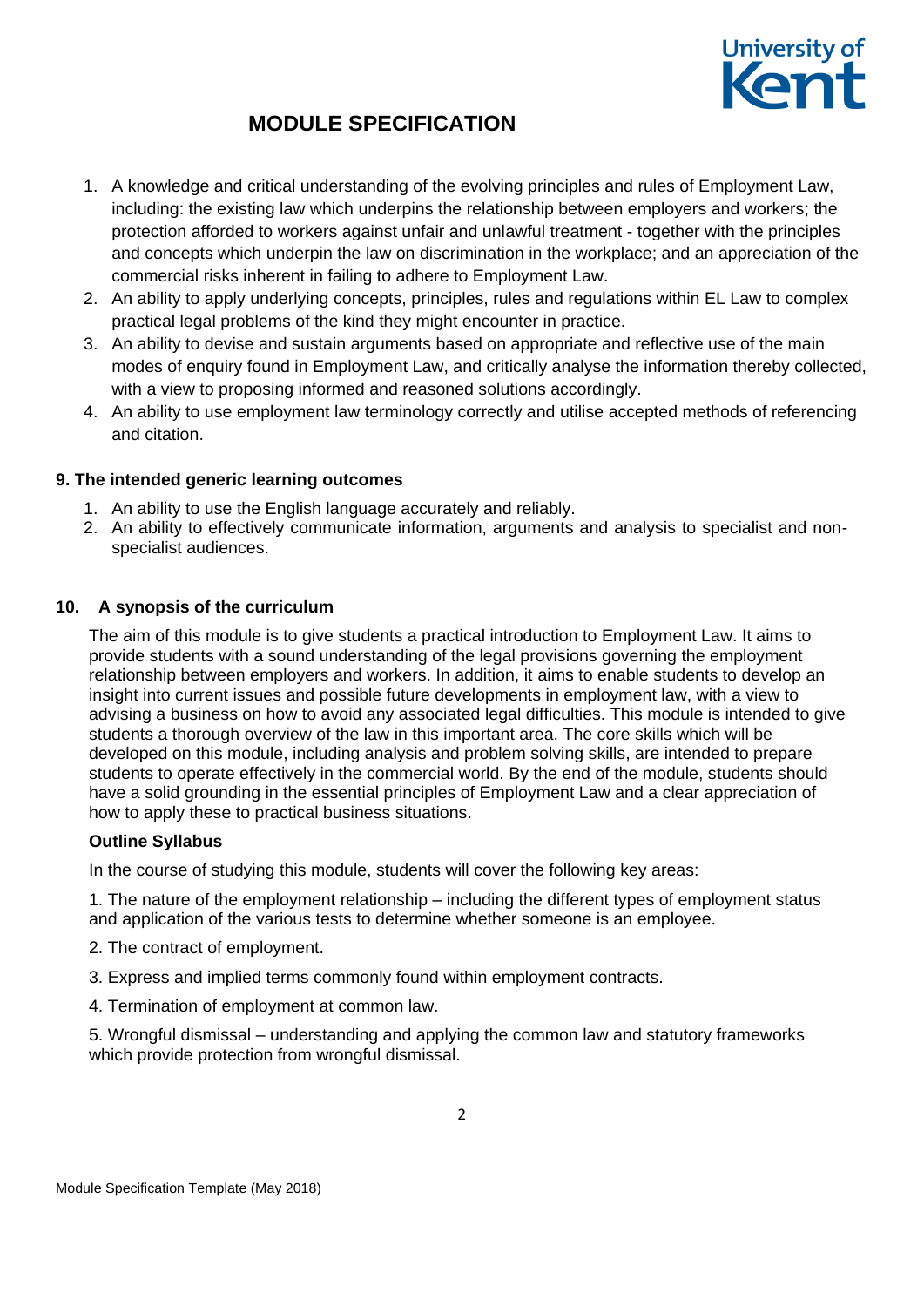

6. Unfair dismissal – understanding and applying the statutory framework which provides protection from unfair dismissal, including what is classed as a fair reason for dismissal.

7. Redundancy – understanding and applying the statutory framework which provides protection from redundancy and identifying the difference between a business reorganising itself and making workers redundant.

8. Family friendly policies – understanding time and pay regulations as well as parental rights.

9. Discrimination within the workplace – understanding the six protected characteristics of age, sex, race, religion, disability and sexual orientation.

10. Bringing and defending a claim – the practicalities of employment-related litigation.

### 11. **Reading List (Indicative list, current at time of publication. Reading lists will be published annually)**

All textbooks and practitioner materials will be updated annually. Textbooks will be held in the latest edition and older editions will be withdrawn.

|                               | Title, author, publisher                                                                                                                                                                                                                                                                                                             |
|-------------------------------|--------------------------------------------------------------------------------------------------------------------------------------------------------------------------------------------------------------------------------------------------------------------------------------------------------------------------------------|
| <b>Core Text</b>              | Employment Law, Stevens C & Welch, R, Pearson                                                                                                                                                                                                                                                                                        |
| <b>Essential Reading</b>      | Cases and Materials on Employment Law, Painter, R and Holmes, A,<br>OUP                                                                                                                                                                                                                                                              |
| <b>Recommended</b><br>Reading | Employment Law, Sargeant, M & Lewis, D, Pearson<br>Selwyn's Law of Employment, Emir, A, OUP<br>Employment Law in Context, Willey, B, Pearson<br>Employment law, Aylott, E, Kogan Page<br>Employment law, Collins, H, OUP<br>Employment Law, Pitt, G, Sweet & Maxwell<br>Employment Law, Phillips, G & Scott, K, Legal Practice Guide |

### 12. **Learning and Teaching methods**

This module will be taught by means of a 1 hour lecture and 2 hour seminar for ten weeks.

**The lecture** is designed to provide an overall context and explanation of the particular topic, drawing out links to past and future areas of study. Lectures may be viewed live or online. Students may ask questions, in real time if attending live or via electronic means if listening and watching online. It is envisaged that students will have completed introductory reading prior to experiencing the lecture.

**The seminar** is the forum in which students will typically contextualise their independent reading and study, alongside their learning from the lecture, in the context of realistic problem scenarios requiring the application of relevant law to factual disputes. Tutors will use a variety of techniques and pedagogic approaches in seminar delivery, including: tutor led discussion; group / team work; targeted and open questions; moots; debates; presentations (individual and group).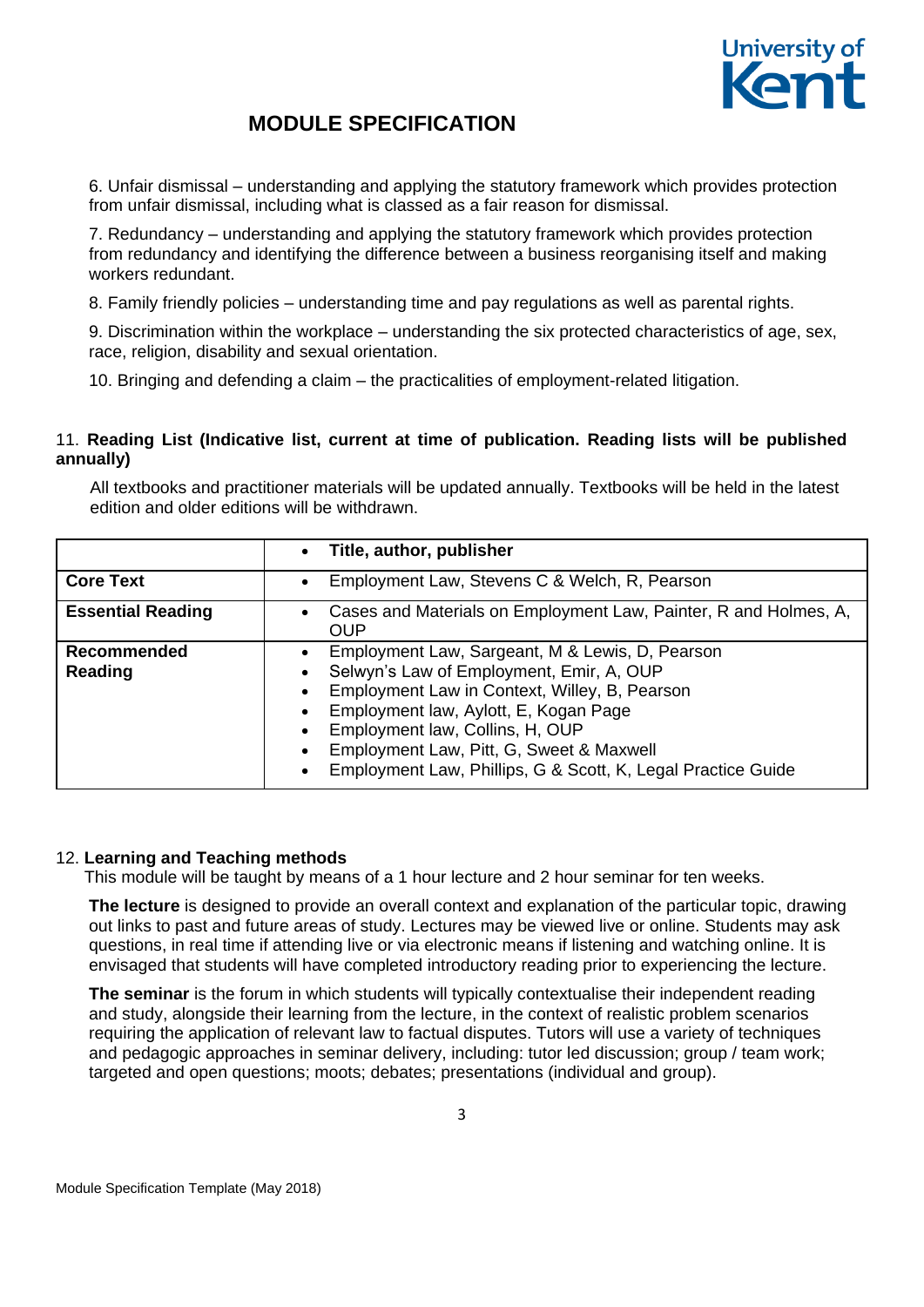

| Activity                                                        | Notional Hours of Study        |
|-----------------------------------------------------------------|--------------------------------|
| Lectures                                                        | 12 (10+2 revision<br>lectures) |
| Independent lecture preparation                                 | 20                             |
| <b>Seminars</b>                                                 | 20                             |
| Independent seminar preparation                                 | 50                             |
| Group preparation (including use of online discussion<br>forum) | 10                             |
| Assessment preparation and completion                           | 38 (35 + 3 CBT and<br>exam)    |
| Total                                                           | 150                            |

#### 13. **Assessment methods.**

13.2 Main assessment methods This module will be assessed in two parts comprising:

Part A - objective testing of 1.5 hours duration (50%);

Part B - coursework (50%).

Since the learning outcomes tested by each part overlap (see further detail below) an overall pass of 40% will be sufficient to pass the assessment.

### **Rationale**

1

This methodology reflects two key objectives: firstly, and most importantly, to assess that the learning outcomes set out above have been achieved by the students. Secondly, to align our assessment regime with that proposed by the Solicitors Regulation Authority for the new Solicitors Qualifying Exam.

According to the SRA's recent consultation paper, this assessment will use "Objective testing" to assess "Functioning legal knowledge", with the former defined as requiring "… a candidate to choose or provide a response to questions whose correct answer is predetermined. This might include multiple choice questions, matching questions, assertion/ reason questions or single best answer." They further state that "All assessments will be computer-based and will take place in timed conditions at secure assessment centres.<sup>"1</sup>

It is clear that the SRA does not intend objective testing to be a matter of mere recall, noting that the aim is to assess "candidates' ability to draw on sufficient knowledge to practise effectively" and "the

<sup>1</sup> Consultation, Training for Tomorrow: assessing competence 7 December 2015 at page 58, available at: http://www.sra.org.uk/sra/consultations/t4t-assessing-competence.page#download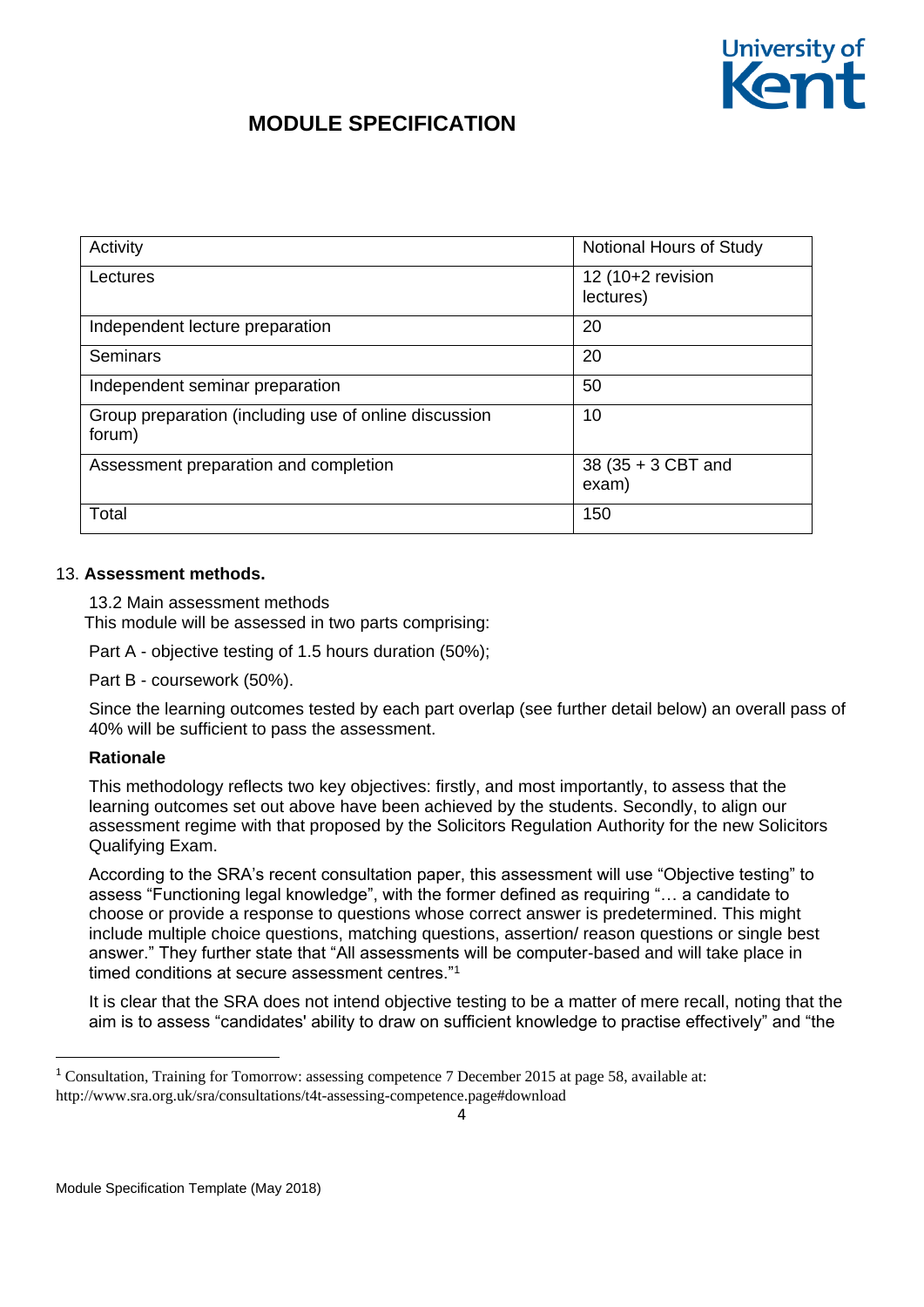

application of knowledge and legal processes…Questions will require candidates to identify relevant legal principles and apply them to factual issues to produce a solution which addresses a client's needs."<sup>2</sup>

The proposed assessment methodology, combining objective testing with a group presentation, we feel will combine an assessment of the outcomes of the SQE test with the broader skills outcomes for the module.

13.2 Reassessment methods

### 14. *Map of Module Learning Outcomes to Learning and Teaching Methods and methods of Assessment*

| <b>Module</b><br>learning<br>outcome |                          | SS1          | SS <sub>2</sub> | SS <sub>3</sub> | SS4          | GTS1 | GTS2 |
|--------------------------------------|--------------------------|--------------|-----------------|-----------------|--------------|------|------|
| Learning/<br>teaching<br>method      | <b>Hours</b><br>allocate |              |                 |                 |              |      |      |
| <b>Private Study</b>                 | 108                      | X            | $\sf X$         | X               | $\sf X$      | X    | X    |
| <b>Group Study</b>                   | 10                       |              | $\mathsf{X}$    | $\sf X$         |              |      | X    |
| Lecture                              | 12                       | $\mathsf{X}$ |                 |                 | X            |      |      |
| <b>Seminar</b>                       | 20                       | $\mathsf{X}$ | $\mathsf{X}$    | $\sf X$         | $\mathsf{X}$ | X    | X    |
| <b>Assessment</b><br>method          |                          |              |                 |                 |              |      |      |
| Objective<br>testing                 |                          | $\sf X$      | $\sf X$         |                 | X            |      |      |
| Coursework                           |                          | X            | X               | X               | X            | X    | X    |

### **15. Inclusive module design**

2 Ibid.

**.**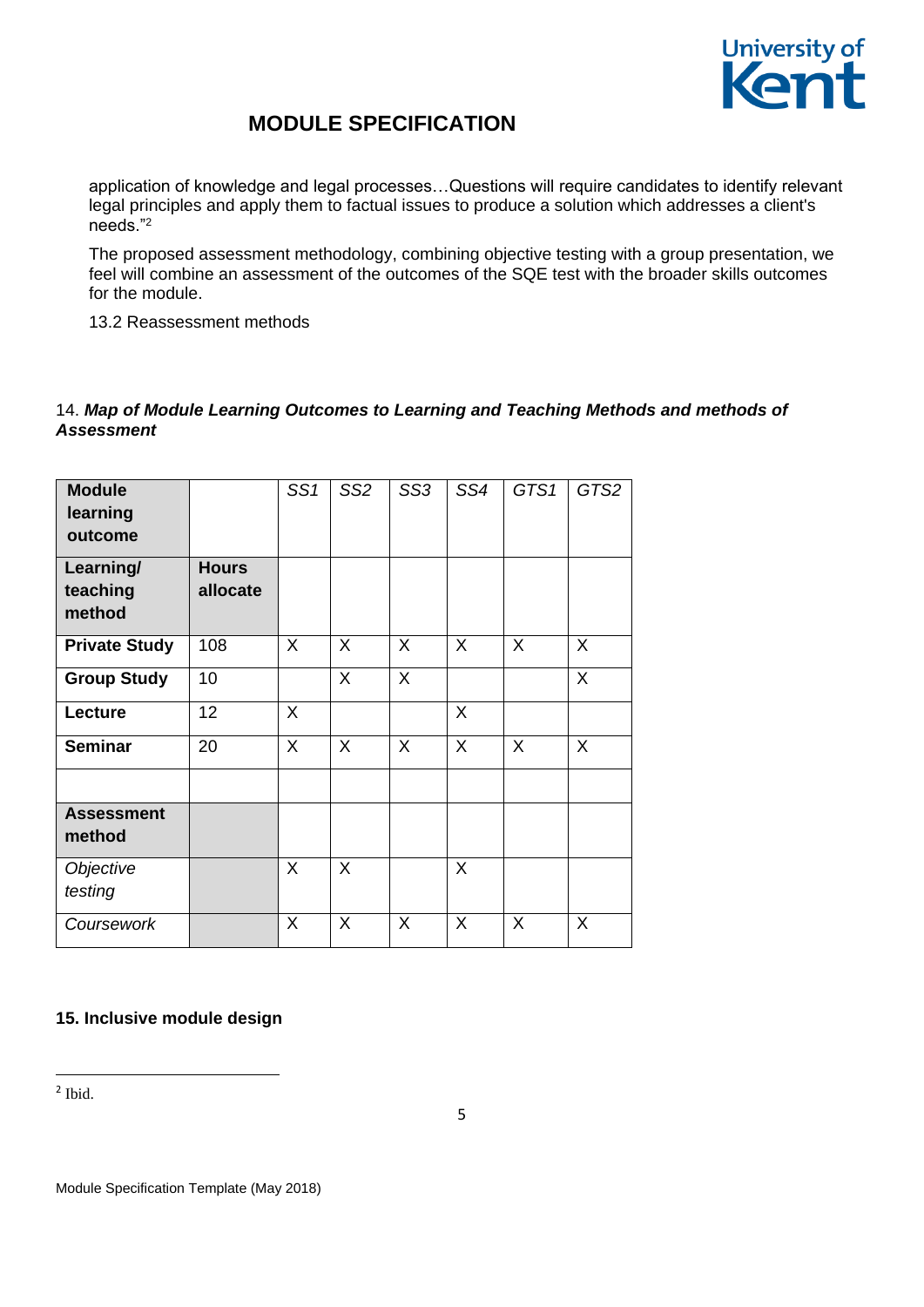

The Collaborative Partner recognises and has embedded the expectations of current disability equality legislation, and supports students with a declared disability or special educational need in its teaching. Within this module we will make reasonable adjustments wherever necessary, including additional or substitute materials, teaching modes or assessment methods for students who have declared and discussed their learning support needs. Arrangements for students with declared disabilities will be made on an individual basis, in consultation with the Collaborative Partner's disability/dyslexia student support service, and specialist support will be provided where needed.

#### **16. Centre where module will be delivered:**

Pearson College London

#### **17. Internationalisation**

All the modules on the MLaw/LLB programme incorporate an international dimension wherever and whenever appropriate. This includes specific areas, such as EU statutory provisions in Contract and Employment Law and Human Right issues in Constitutional and Criminal Law, alongside an all pervasive discussion of the affects of international law on English Law as a whole. In addition to the formal incorporation of international jurisprudence within the programme, the students are actively encouraged to participate in the numerous opportunities the College offers involving comparative analysis within the business world including: guest speakers, industry workshops, alumni events, etc. Specifically, the MLaw/LLB programme provides a number of opportunities for all law students to participate in educational visits to various international institutions within the legal environment including the EU (in Strasbourg, Brussels and Luxembourg), the International Court of Justice in the Hague and the Nuremberg Trials Court House. These trips are heavily subsidised by the college to ensure affordability and maximum participation.

### **18. Partner College/Validated Institution:**

Pearson Business School, part of Pearson College

### **19**. **University School responsible for the programme:**

Kent Law School

#### **FACULTIES SUPPORT OFFICE USE ONLY**